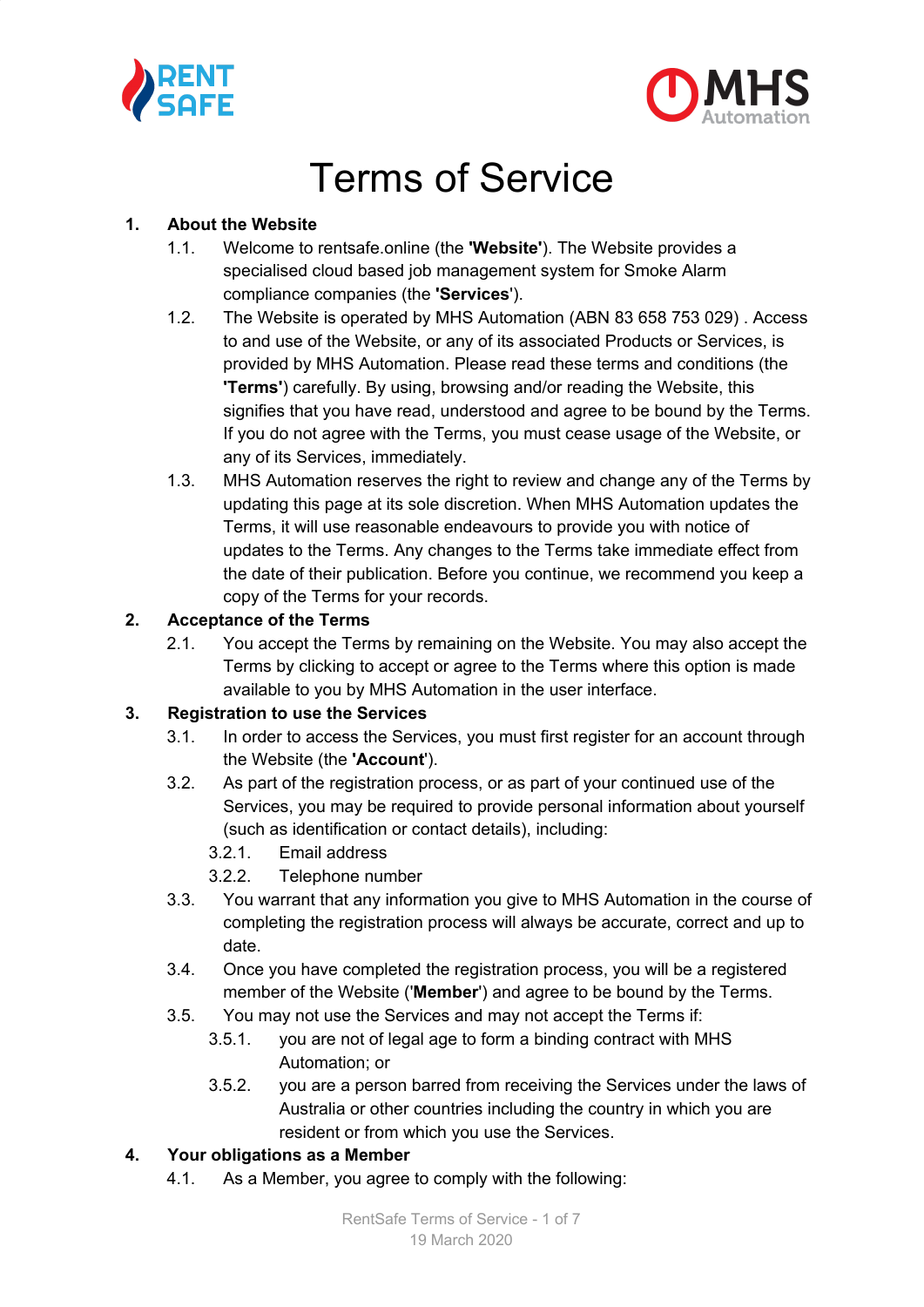



- 4.1.1. you will use the Services only for purposes that are permitted by:
	- 4.1.1.1. the Terms; and
	- 4.1.1.2. any applicable law, regulation or generally accepted practices or guidelines in the relevant jurisdictions;
- 4.1.2. you have the sole responsibility for protecting the confidentiality of your password and/or email address. Use of your password by any other person may result in the immediate cancellation of the Services;
- 4.1.3. any use of your registration information by any other person, or third parties, is strictly prohibited. You agree to immediately notify MHS Automation of any unauthorised use of your password or email address or any breach of security of which you have become aware;
- 4.1.4. access and use of the Website is limited, non-transferable and allows for the sole use of the Website by you for the purposes of MHS Automation providing the Services;
- 4.1.5. you will not use the Services or the Website in connection with any commercial endeavours except those that are specifically endorsed or approved by the management of MHS Automation;
- 4.1.6. you will not use the Services or Website for any illegal and/or unauthorised use which includes collecting email addresses of Members by electronic or other means for the purpose of sending unsolicited email or unauthorised framing of or linking to the Website;
- 4.1.7. you agree that commercial advertisements, affiliate links, and other forms of solicitation may be removed from the Website without notice and may result in termination of the Services. Appropriate legal action will be taken by MHS Automation for any illegal or unauthorised use of the Website; and
- 4.1.8. you acknowledge and agree that any automated use of the Website or its Services is prohibited.

#### **5. Fees and Payment**

- 5.1. Payment for the Services ("**Service Fee**") is applicable for every Invoice that:
	- 5.1.1. is for an amount greater than \$0;
	- 5.1.2. is generated on the Website or is related to a Job on the Website;
	- 5.1.3. is sent:
		- 5.1.3.1. automatically by the Website;
		- 5.1.3.2. by a user triggering the Invoice to be sent from the Website;
		- 5.1.3.3. by a user manually marking the Invoice as sent on the Website;
		- 5.1.3.4. using other tools or services that are not part of the Website; or
		- 5.1.3.5. by any other means
- 5.2. The Service Fee is \$2 and is chargeable at the point in time when the Invoice is first deemed sent by any method listed in 5.1.3.
- 5.3. Service Fees will be grouped, summarised and charged on a regular basis, which will primarily be fortnightly, but is not restricted to that time period only.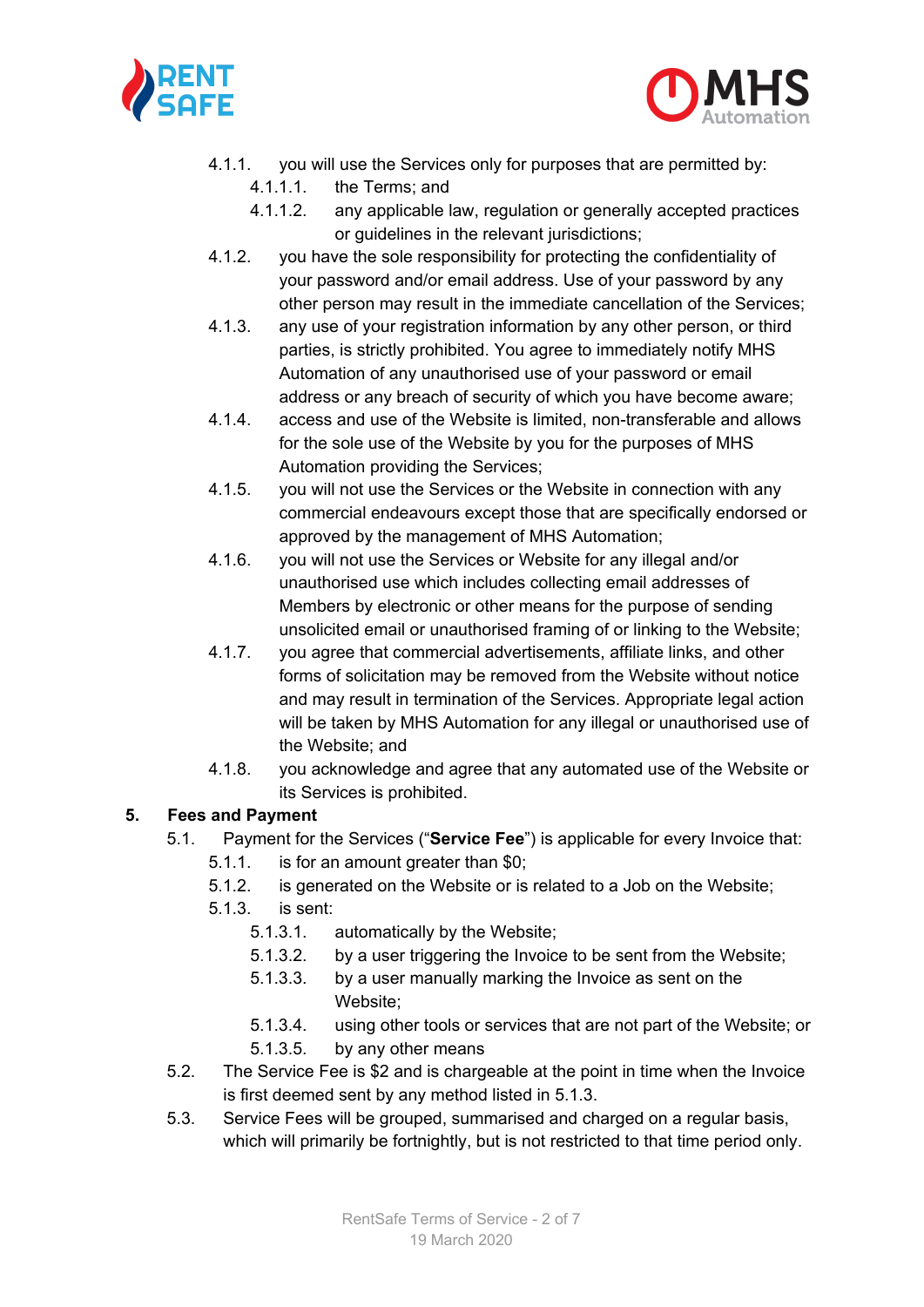



- 5.4. You agree and acknowledge that MHS Automation can vary the Service Fee at any time. MHS Automation will notify you of a change to the Service Fee not less than 20 working days in advance. Not receiving or acknowledging the notification does not negate the Service Fee change. The notification can be one of:
	- 5.4.1. an email;
	- 5.4.2. a notice of a change to the Terms.
- 5.5. Where the option is given to you, you may make payment of the Service Fee by way of:
	- 5.5.1. Electronic funds transfer ('**EFT**') into our nominated bank account
	- 5.5.2. Credit Card Payment ('**Credit Card'**)
- 5.6. All payments made in the course of your use of the Services are made using Ezidebit via direct debit or credit card. In using the Website, the Services or when making any payment in relation to your use of the Services, you warrant that you have read, understood and agree to be bound by the Ezidebit terms and conditions which are available on their website.
- 5.7. You acknowledge and agree that where a request for the payment of the Services Fee is returned or denied, for whatever reason, by your financial institution or is unpaid by you for any other reason, then you are liable for any costs, including banking fees and charges, associated with the Services Fee.

#### **6. Refund Policy**

MHS Automation will only provide you with a refund of the Services Fee in the event they are unable to continue to provide the Services or if the manager of MHS Automation makes a decision, at its absolute discretion, that it is reasonable to do so under the circumstances (the **'Refund**').

## **7. Copyright and Intellectual Property**

- 7.1. The Website, the Services and all of the related products of MHS Automation are subject to copyright. The material on the Website is protected by copyright under the laws of Australia and through international treaties. Unless otherwise indicated, all rights (including copyright) in the Services and compilation of the Website (including but not limited to text, graphics, logos, button icons, video images, audio clips, Website, code, scripts, design elements and interactive features) or the Services are owned or controlled for these purposes, and are reserved by MHS Automation or its contributors.
- 7.2. All trademarks, service marks and trade names are owned, registered and/or licensed by MHS Automation, who grants to you a worldwide, non-exclusive, royalty-free, revocable license whilst you are a Member to:
	- 7.2.1. use the Website pursuant to the Terms;
	- 7.2.2. copy and store the Website and the material contained in the Website in your device's cache memory; and
	- 7.2.3. print pages from the Website for your own personal and non-commercial use.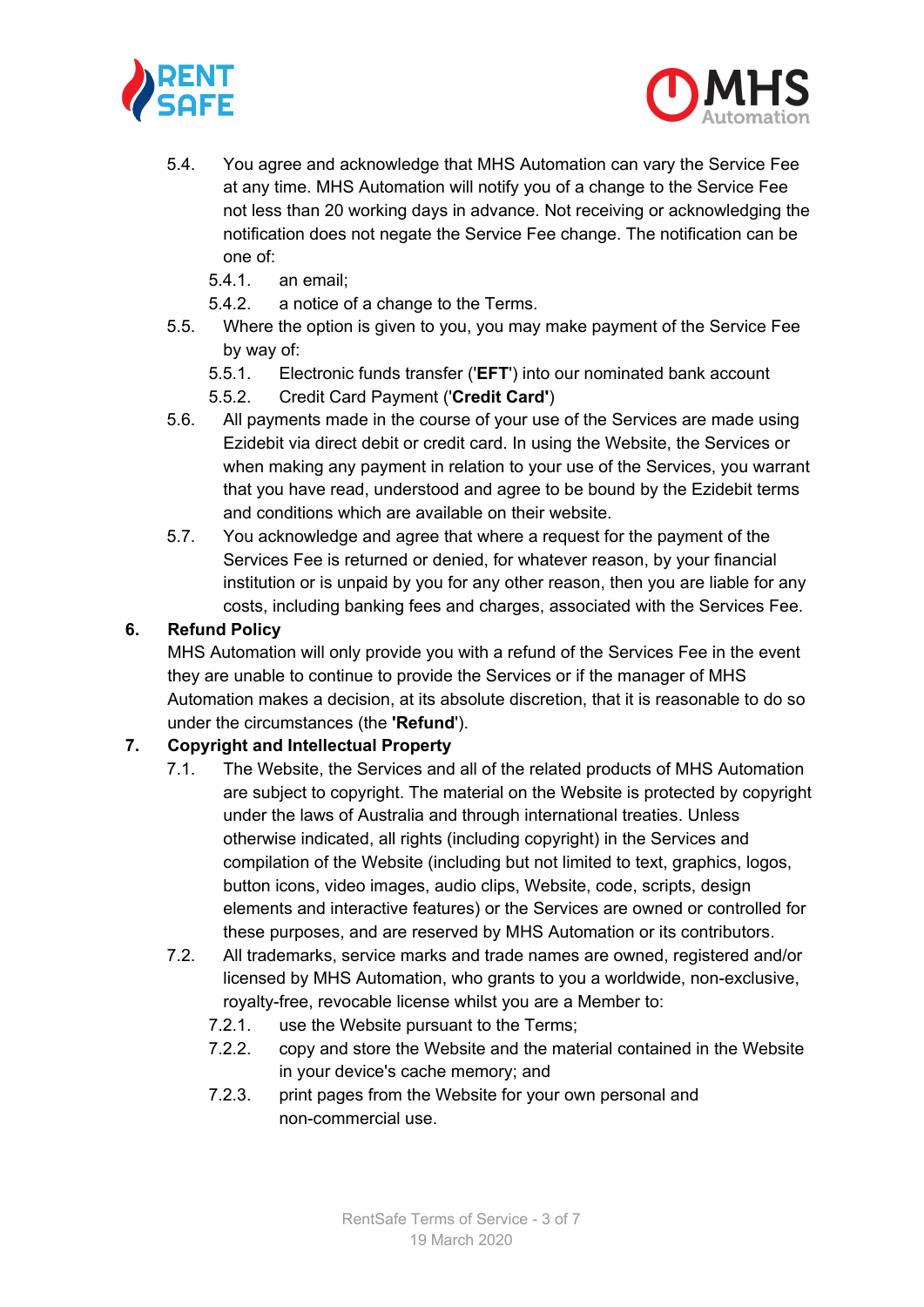



MHS Automation does not grant you any other rights whatsoever in relation to the Website or the Services. All other rights are expressly reserved by MHS Automation.

- 7.3. MHS Automation retains all rights, title and interest in and to the Website and all related Services. Nothing you do on or in relation to the Website will transfer any:
	- 7.3.1. business name, trading name, domain name, trade mark, industrial design, patent, registered design or copyright, or
	- 7.3.2. a right to use or exploit a business name, trading name, domain name, trade mark or industrial design, or
	- 7.3.3. a thing, system or process that is the subject of a patent, registered design or copyright (or an adaptation or modification of such a thing, system or process),

to you.

- 7.4. You may not, without the prior written permission of MHS Automation and the permission of any other relevant rights owners: broadcast, republish, up-load to a third party, transmit, post, distribute, show or play in public, adapt or change in any way the Services or third party Services for any purpose, unless otherwise provided by these Terms. This prohibition does not extend to materials on the Website, which are freely available for re-use or are in the public domain.
- 7.5. Data entered into the Website in the course of using the Services remains your property. MHS Automation cannot use or distribute that information in any form, with the following exceptions:
	- 7.5.1. Invoice number and amount, for the purposes of calculating the Service Fee; and
	- 7.5.2. the number of properties and the number of jobs for marketing purposes.

## **8. Privacy**

8.1. MHS Automation takes your privacy seriously and any information provided through your use of the Website and/or Services are subject to MHS Automation's Privacy Policy, which is available on the Website.

## **9. General Disclaimer**

- 9.1. Nothing in the Terms limits or excludes any guarantees, warranties, representations or conditions implied or imposed by law, including the Australian Consumer Law (or any liability under them) which by law may not be limited or excluded.
- 9.2. Subject to this clause, and to the extent permitted by law:
	- 9.2.1. all terms, guarantees, warranties, representations or conditions which are not expressly stated in the Terms are excluded; and
	- 9.2.2. MHS Automation will not be liable for any special, indirect or consequential loss or damage (unless such loss or damage is reasonably foreseeable resulting from our failure to meet an applicable Consumer Guarantee), loss of profit or opportunity, or damage to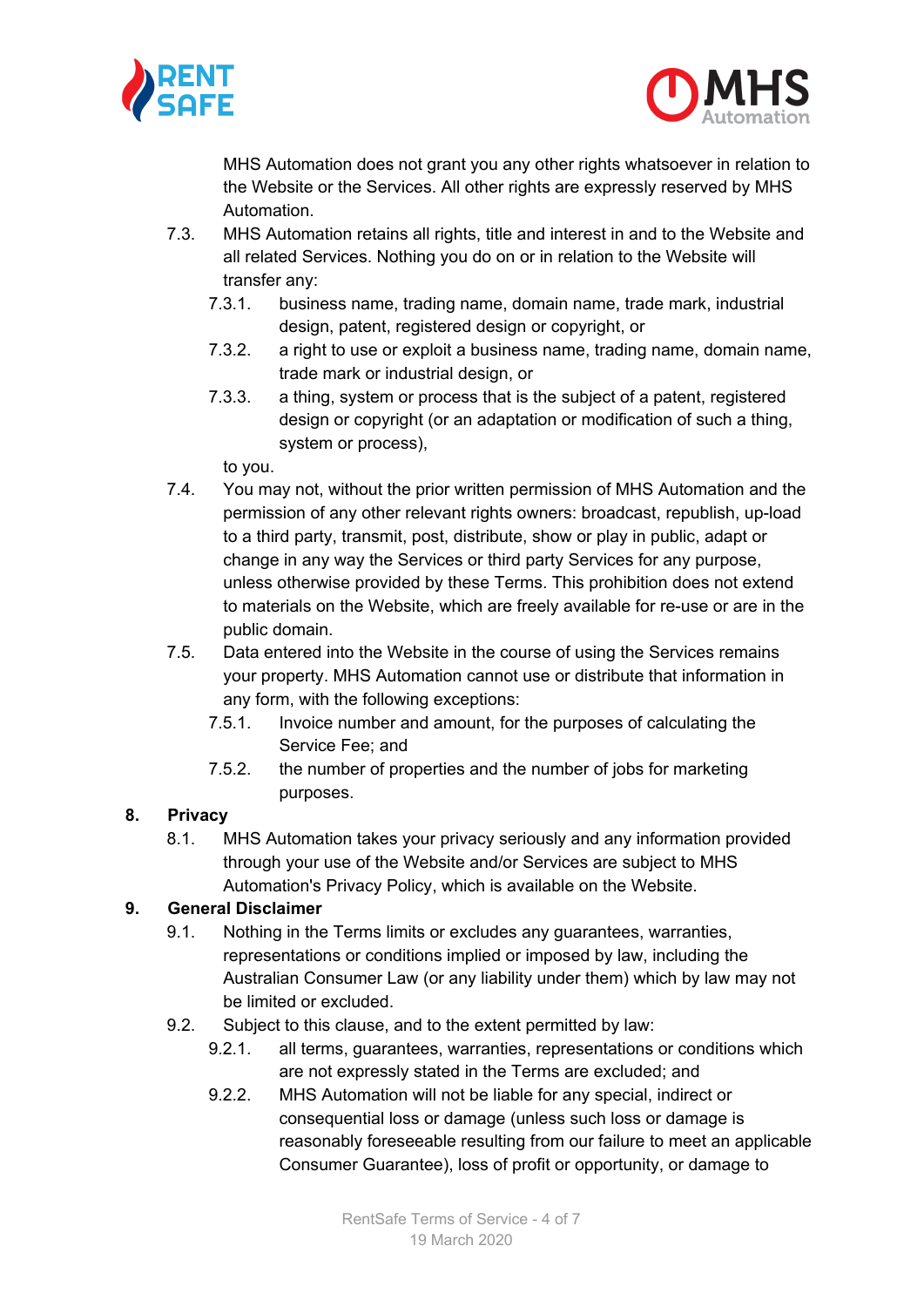



goodwill arising out of or in connection with the Services or these Terms (including as a result of not being able to use the Services or the late supply of the Services), whether at common law, under contract, tort (including negligence), in equity, pursuant to statute or otherwise.

- 9.3. Use of the Website and the Services is at your own risk. Everything on the Website and the Services is provided to you "as is" and "as available" without warranty or condition of any kind. None of the affiliates, directors, officers, employees, agents, contributors and licensors of MHS Automation make any express or implied representation or warranty about the Services or any products or Services (including the products or Services of MHS Automation) referred to on the Website. This includes (but is not restricted to) loss or damage you might suffer as a result of any of the following:
	- 9.3.1. failure of performance, error, omission, interruption, deletion, defect, failure to correct defects, delay in operation or transmission, computer virus or other harmful component, loss of data, communication line failure, unlawful third party conduct, or theft, destruction, alteration or unauthorised access to records;
	- 9.3.2. the accuracy, suitability or currency of any information on the Website, the Services, or any of its Services related products (including third party material and advertisements on the Website);
	- 9.3.3. costs incurred as a result of you using the Website, the Services or any of the products of MHS Automation; and
	- 9.3.4. the Services or operation in respect to links which are provided for your convenience.

## **10. Limitation of liability**

- 10.1. MHS Automation's total liability arising out of or in connection with the Services or these Terms, however arising, including under contract, tort (including negligence), in equity, under statute or otherwise, will not exceed the resupply of the Services to you.
- 10.2. You expressly understand and agree that MHS Automation, its affiliates, employees, agents, contributors and licensors shall not be liable to you for any direct, indirect, incidental, special consequential or exemplary damages which may be incurred by you, however caused and under any theory of liability. This shall include, but is not limited to, any loss of profit (whether incurred directly or indirectly), any loss of goodwill or business reputation and any other intangible loss.

## **11. Termination of Contract**

- 11.1. The Terms will continue to apply until terminated by either you or by MHS Automation as set out below.
- 11.2. If you want to terminate the Terms, you may do so by:
	- 11.2.1. providing MHS Automation with 14 days' notice of your intention to terminate; and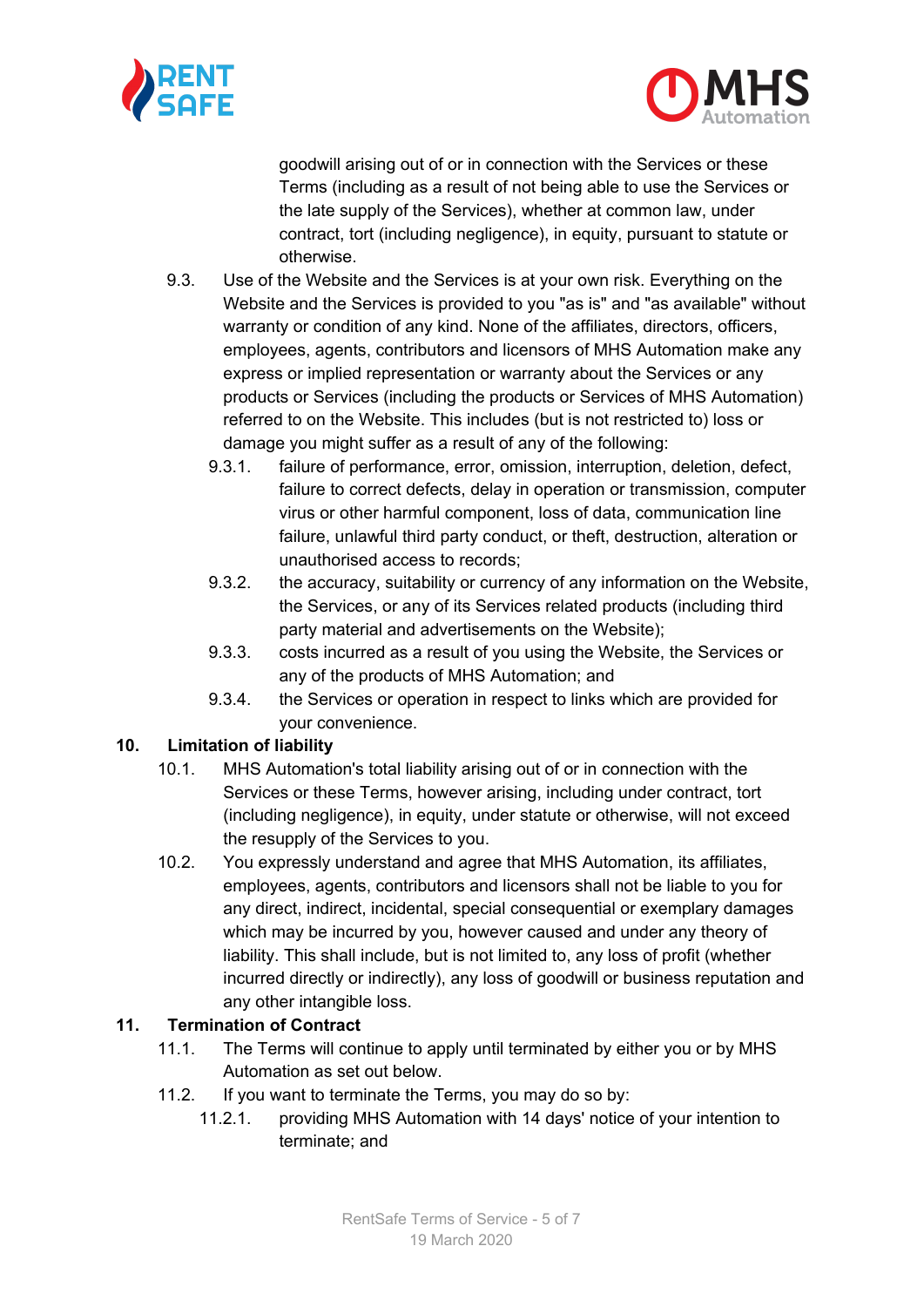



11.2.2. closing your accounts for all of the services which you use, where MHS Automation has made this option available to you.

Your notice should be sent, in writing, to MHS Automation via the 'Contact Us' link on our homepage.

- 11.3. MHS Automation may at any time, terminate the Terms with you if:
	- 11.3.1. you have breached any provision of the Terms or intend to breach any provision;
	- 11.3.2. MHS Automation is required to do so by law;
	- 11.3.3. the provision of the Services to you by MHS Automation is, in the opinion of MHS Automation, no longer commercially viable.
- 11.4. Subject to local applicable laws, MHS Automation reserves the right to discontinue or cancel your membership at any time and may suspend or deny, in its sole discretion, your access to all or any portion of the Website or the Services without notice if you breach any provision of the Terms or any applicable law or if your conduct impacts MHS Automation's name or reputation or violates the rights of those of another party.

#### **12. Indemnity**

- 12.1. You agree to indemnify MHS Automation, its affiliates, employees, agents, contributors, third party content providers and licensors from and against:
	- 12.1.1. all actions, suits, claims, demands, liabilities, costs, expenses, loss and damage (including legal fees on a full indemnity basis) incurred, suffered or arising out of or in connection with Your Content;
	- 12.1.2. any direct or indirect consequences of you accessing, using or transacting on the Website or attempts to do so; and/or
	- 12.1.3. any breach of the Terms.

## **13. Dispute Resolution**

#### 13.1. **Compulsory:**

If a dispute arises out of or relates to the Terms, either party may not commence any Tribunal or Court proceedings in relation to the dispute, unless the following clauses have been complied with (except where urgent interlocutory relief is sought).

#### **13.2. Notice:**

A party to the Terms claiming a dispute (**'Dispute**') has arisen under the Terms, must give written notice to the other party detailing the nature of the dispute, the desired outcome and the action required to settle the Dispute.

#### **13.3. Resolution:**

On receipt of that notice (**'Notice**') by that other party, the parties to the Terms (**'Parties**') must:

- 13.3.1. Within 14 days of the Notice endeavour in good faith to resolve the Dispute expeditiously by negotiation or such other means upon which they may mutually agree;
- 13.3.2. If for any reason whatsoever, 14 days after the date of the Notice, the Dispute has not been resolved, the Parties must either agree upon selection of a mediator or request that an appropriate mediator be